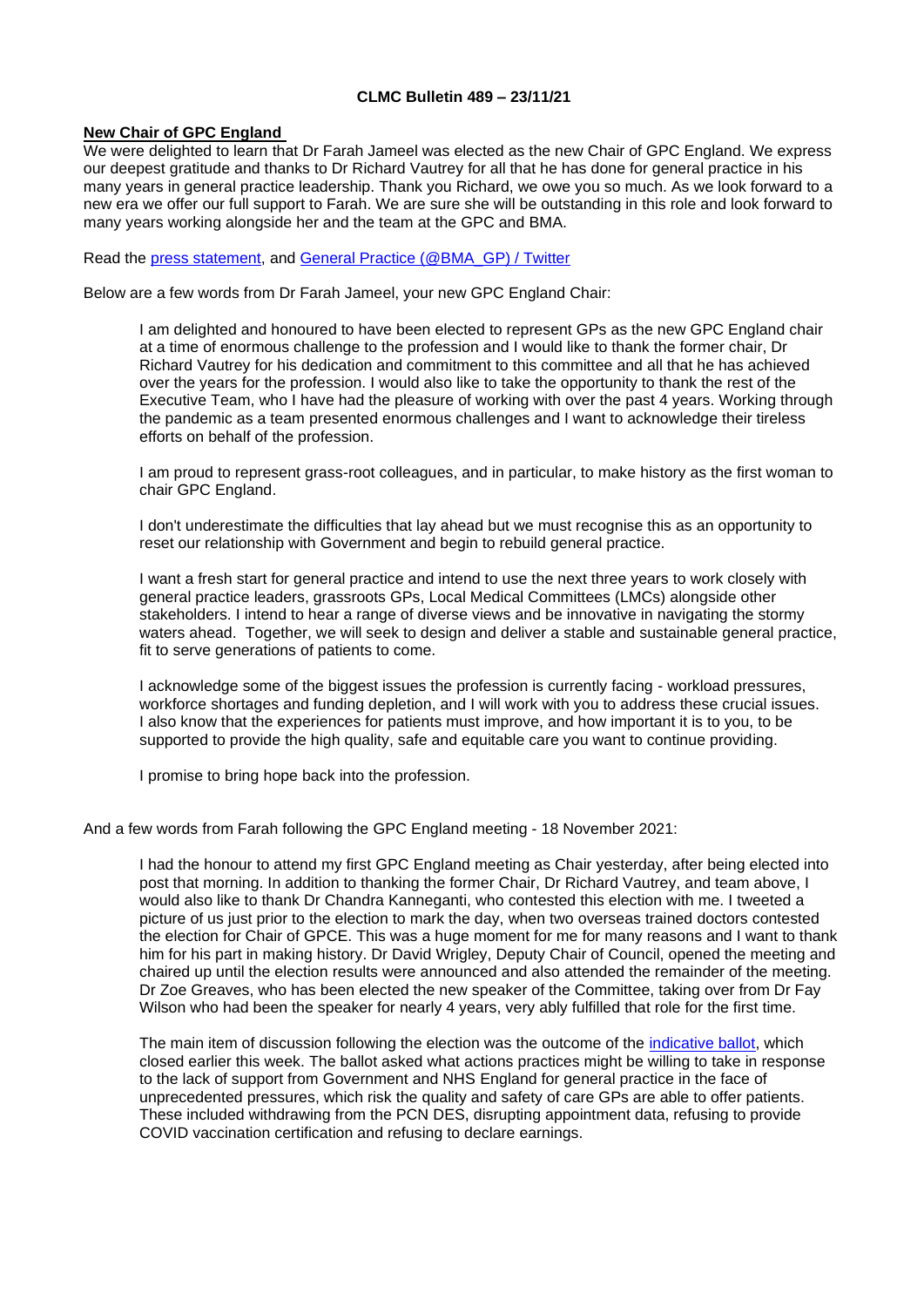Following a thorough and engaging debate amongst committee members, GPCE is now considering the results in detail before deciding on next steps, which will be communicated to members in due course. There have been some questions on social media about why we have not released these results. I have explained our position above, in addition, I am day 1 in post, and commit to being completely open and transparent with you in as timely a way as possible. I promise to keep you updated, as I know that this is important to you.

GPCE also heard updates from:

- · the Sessional GPs Committee Chair, Dr Ben Molyneux
- the GP Trainees Committee Chair, Dr Euan Strachan-Orr
- the GPC Gender Champion, Dr Rachel Ali

the Chair of the LMC England Conference, Dr Shaba Nabi, about the Agenda for the Conference to be held next week 25-26 November.

At the end of the meeting, the Committee was divided into breakout groups to discuss the Health Select Committee [inquiry into the future of general practice,](https://committees.parliament.uk/work/1624/) where many useful points and suggestions were raised. The notes from these discussions will be collated and will form the initial basis of the BMA/GPCE response to the inquiry.

There were a number of strong debates throughout the day and given that this was my maiden meeting in the hot seat, I was so impressed with the tenor, tone and ethos. There were some slight IT hiccups but we got through it and kudos to Zoe and David for managing to chair through these hiccups. Well done to the committee for being so brilliant and my final thanks is to the staff for running the day so smoothly.

## **GP earnings declaration**

With thanks to Richard and Chaand Nagpaul (Chair of council), who have continued to raise with the Department of Health and Social Care (DHSC) the serious concerns about earnings declarations for GPs. DHSC have now confirmed that they will delay both the submission and publication of earnings declarations until at least next Spring.

With GPs facing some of the most intense pressures many have ever experienced, GPC have been clear that this policy was likely to be counter-productive. Crucially, these changes could have caused disruption over the winter period – distracting from the immediate priorities facing practices and their patients.

We are pleased that the Secretary of State is delaying these plans, providing some breathing space for hardworking GPs. GPC will continue to lobby on this matter. Read the GPC [guidance on GP earnings.](https://www.bma.org.uk/pay-and-contracts/pay/other-doctors-pay/declaring-gp-earnings-over-150-000)

**COVID-19 vaccinations - Booster vaccination for over 40s and Second doses for 16 and 17-year olds** The [Joint Committee on Vaccination and Immunisation \(JCVI\)](https://www.gov.uk/government/news/jcvi-issues-advice-on-covid-19-booster-vaccines-for-those-aged-40-to-49-and-second-doses-for-16-to-17-year-olds) has advised that, all adults aged 40 to 49 years (cohort 10) should also be offered an mRNA COVID-19 Vaccine booster, 6 months after their second dose, irrespective of the vaccines given for the first and second doses.

The [JCVI has also advised](https://www.gov.uk/government/news/jcvi-issues-advice-on-covid-19-booster-vaccines-for-those-aged-40-to-49-and-second-doses-for-16-to-17-year-olds) that all 16 to 17 year olds who are not in an at-risk group should be offered a second dose of the Pfizer vaccine. The second vaccine dose should be given 12 weeks or more following the first vaccine dose.

Note that for both of these group, it is on an opt-in bases, and provision to these groups won't be required if PCN groups want to just continue with existing provision.

Read the [guidance from NHSE/I on COVID-19 vaccination deployment for both groups.](https://www.england.nhs.uk/coronavirus/publication/covid-19-vaccination-deployment-booster-vaccination-for-cohort-10-and-second-doses-for-16-and-17-year-olds/)

#### **COVID-19 vaccination for the housebound**

NHSE/I has increased the supplementary fee detailed in the [phase 3 general practice enhanced service](https://www.england.nhs.uk/coronavirus/wp-content/uploads/sites/52/2021/07/C1455-ess-phase-3-21-22-v4.pdf)  [specification](https://www.england.nhs.uk/coronavirus/wp-content/uploads/sites/52/2021/07/C1455-ess-phase-3-21-22-v4.pdf) to £20 per visit (increased from the current £10 supplementary fee) to a housebound patient for each vaccination dose given to a housebound patient, by PCN-led and CP-led LVS sites. This supplement is on top of the £12.58 Item of Service fee. This increased supplement will apply for COVID-19 vaccinations (booster and third primary dose only) administered to housebound people from 16 September 2021 until 5 December 2021.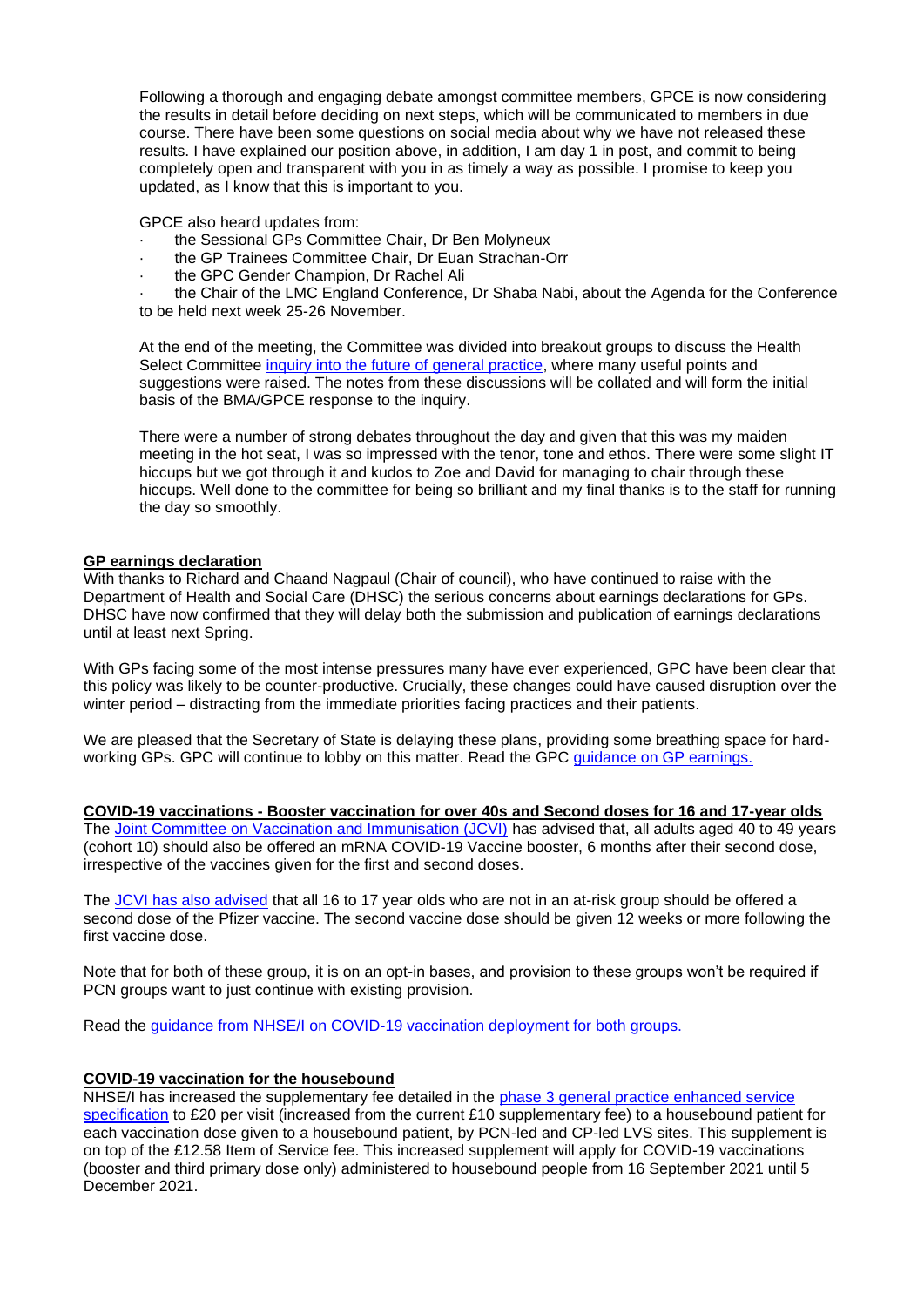## **Vaccination Data Resolution Service (VDRS)**

The Vaccination Data Resolution Service (VDRS) has been established to resolve missing or incorrect vaccination records for people who are registered with a GP practice in England and who were vaccinated in England, Scotland or Wales. The primary aim of the VDRS is to ensure progression of the COVID-19 vaccination programme and ensure people's records are correct and allow recommended doses of the vaccination to be booked and received, including booster doses.

As well as citizens being able to access the service via 119, a system has been established whereby sites can access the VDRS to support vaccination record entry and queries. This service should also be used by sites if a person presents for vaccination and has missing vaccination records relating to vaccine administered at sites elsewhere in England and requires sites to complete a form for the VDRS team to process.

For full information on how to access this service, please visit the VDRS page within the [COVID vaccinations](https://future.nhs.uk/connect.ti/CovidVaccinations/view?objectId=26835088)  [tech and data workspace](https://future.nhs.uk/connect.ti/CovidVaccinations/view?objectId=26835088) on FutureNHS. Register [here for a FuturesNHS account.](https://future.nhs.uk/)

## **Health Select Committee inquiry into the future of general practice**

The Parliamentary Health and Social Care Committee (HSCC) chaired by former Health Secretary, Jeremy Hunt MP, has launched a timely [inquiry into the future of general practice.](https://committees.parliament.uk/work/1624/) The inquiry presents a key opportunity for the BMA to push our GP campaign asks, as well as to raise wider concerns and recommendations. The BMA will submit a formal response, but members of the public can also [submit their](https://committees.parliament.uk/submission/#/evidence/632/preamble)  [comments](https://committees.parliament.uk/submission/#/evidence/632/preamble) directly to the inquiry by 14 December.

CLMC will also submit a response and we ask that members provide any feedback to us, to [Jackie.jameson@nhs.net,](mailto:Jackie.jameson@nhs.net) no later than Wednesday 8 December so we can collate and ensure we reflect your views. Of course, you can also submit your individual response, the more the voices the louder and clearer the message!

## **Tees Valley Primary Care Training Hub - Frailty Webinar, 2nd December, 2pm**

The Primary Care Training Hub have been working alongside our stakeholders and the NENC Ageing Well Network to understand the requirements within Primary Care around the Frailty & EHCH framework. Following on from this, we have commissioned some short webinars for you and your teams delivered by the NENC Ageing Well Network. Please see this [document for further information.](https://www.clevelandlmc.org.uk/website/IGP367/files/Blue%20Yellow%20Company%20Business%20Flyer.pdf)

## **Tees Valley Primary Care Training Hub – Webinar Understanding Trauma in Healthcare - Thursday 2nd December - Primary Care**

Colleagues in the southeast are running a session for Primary Care entitled Understanding Trauma in Healthcare on the 2<sup>nd of</sup> December and they have some spaces left.

This 90-minute leadership espresso has been designed for our Primary Care leaders in the NHS who would like to understand what trauma looks like through the lens of inclusion and equality and how it can impact your staff and yourself. The session will focus on:

- An understanding of what trauma is, how it impacts people at an individual level and the systems or teams they work within.
- Recognising when staff may be traumatised and helping staff to access the help and support they need
- Understanding and using the 5-pillar framework as a tool to benefit the workforce and their wellbeing
- Understanding trauma through the lens of inclusion and equality

#### Please use the link below to book your space.

[https://se.leadershipacademy.nhs.uk/event/understanding-trauma-in-healthcare-what-leaders-need-to-know](https://se.leadershipacademy.nhs.uk/event/understanding-trauma-in-healthcare-what-leaders-need-to-know-about-how-to-support-their-staff-and-themselves-espresso-2/)[about-how-to-support-their-staff-and-themselves-espresso-2/](https://se.leadershipacademy.nhs.uk/event/understanding-trauma-in-healthcare-what-leaders-need-to-know-about-how-to-support-their-staff-and-themselves-espresso-2/)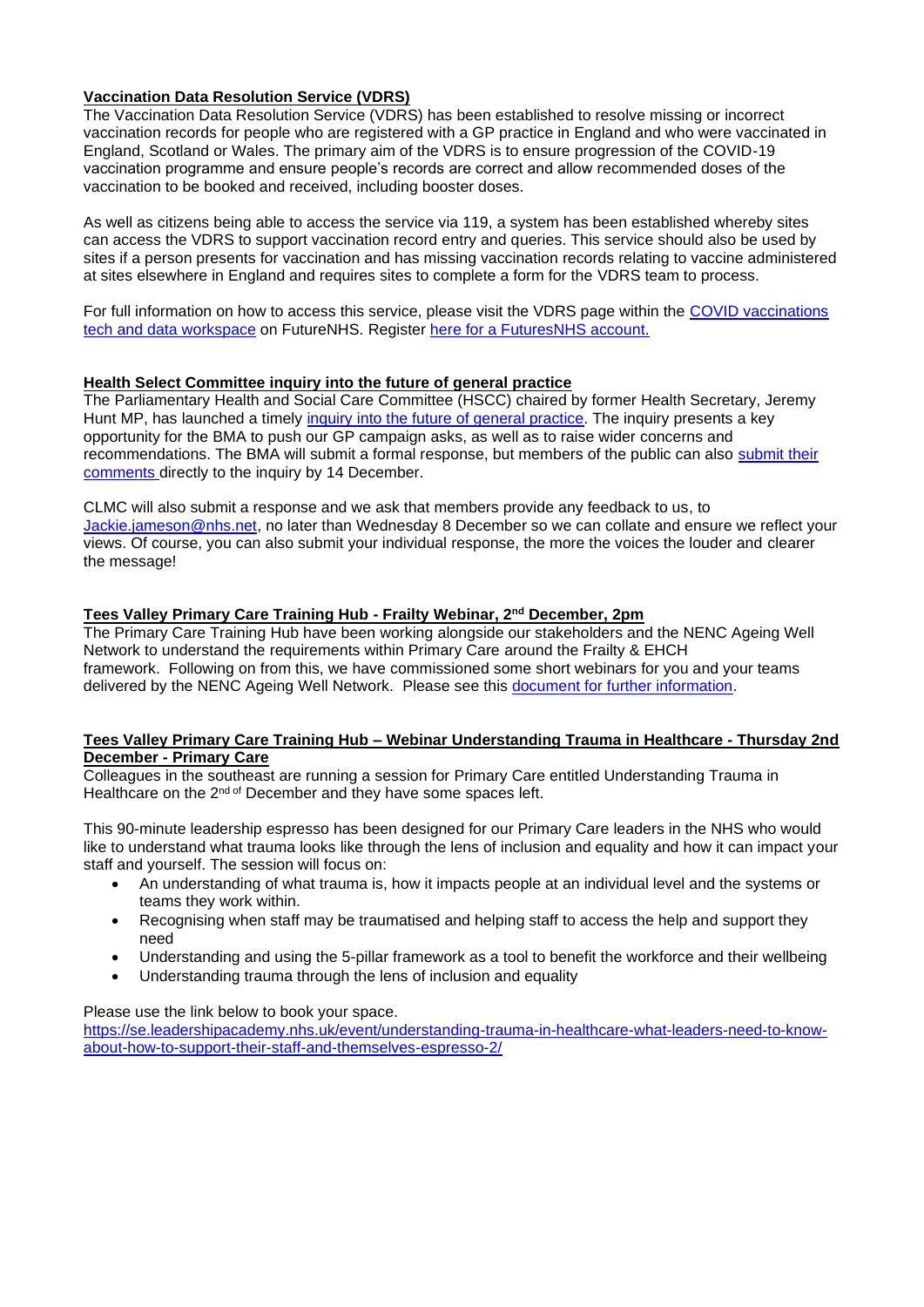## **Tees Valley Primary Care Training Hub - Invitation to Primary Care placement webinar Tuesday 7th December 2021**

The Enabling Effective Learning Environment team (EELE) are hosting a webinar on Promoting Primary Care [Placements](https://www.clevelandlmc.org.uk/website/IGP367/files/PowerPoint%20Presentation.pdf) on Tuesday 7<sup>th</sup> December from 1 -2:30pm via MS Teams. You can find out more about the supporting students, enhancing teams and developing future workforce.

The EELE team will be discussing their role in supporting primary care placement providers. They will also be joined by speakers who will share their experience of student placements.

Please email [ghnt.ele.nenc@nhs.net](mailto:ghnt.ele.nenc@nhs.net) to register your interest and receive the MS Teams link. If you are unable to attend but would like to access the recording after the event, please register to secure your recording access.

## **Child and young adult wellbeing website for patients (includes information for pregnant ladies)**

The Northern Child Health and Wellbeing Network provided this [link to a potentially useful website](https://what0-18.nhs.uk/) for practices to direct patients - either directly, or as an embedded link within your own practice website. The website covers a vast array of topics taking new parents through from concerns they may have with regard to their pregnancy through to managing common and minor ailments and supporting children with anxieties, mental health etc. It is very much a self-help website, providing important advice and answering frequent questions/concerns, and may reduce some of the queries into practices from parents thus helping with workload.

## **Serious Shortage Protocol - atorvastatin 20mg chewable tablets**

Serious Shortage Protocol (SSP) for atorvastatin (Lipitor®) 20mg chewable tablets came into effect yesterday, 18 November in England and Wales. The SSP is currently scheduled to end on 12 January 2022. Read more on the NHS Business Services Authority's SSP [website.](https://www.nhsbsa.nhs.uk/pharmacies-gp-practices-and-appliance-contractors/serious-shortage-protocols-ssps)

## **BMA Law - Partnership Disputes Webinar, Tuesday 30 November, 1 – 2pm**

*As always, CLMC does not recommend any particular provider but we wanted to share the details of this free webinar as it may prove useful for some.*

BMA Law's expert partnership lawyer Sarah Carr will explain why you need to have a robust and up to date Partnership Agreement, and highlight the pitfalls of and solutions to some common GP partnership problems.

There will be a 15-minute Q&A at the end.

You can register [to attend here.](https://register.gotowebinar.com/register/2668507443005531147?utm_campaign=1003900_Webinar%20Invitation%208%20-%20Partnership%20Disputes%20-%20November%2021&utm_medium=email&utm_source=BMA%20Law%20Limited&dm_i=4Q6Z,LIM4,FBUS2,2L59Z,1) If you are unable to attend and wish to receive a recording of the event, please do register to ensure you have access.

## **NHS Property Services – Direct Payments webinar, 10 December, 11am**

The [webinar](https://f8b421b3760c4f9da61d0d473129f231.svc.dynamics.com/t/t/ACVWDG7Cvg4Q0t8yBwakcTfpDlSRnk4675gtqlo6yKgx/Dfv2AFP4Id8orxgIcqV7AQ06ibWbfZP3KHdVRrgF71cx) is hosted by NHSPS in partnership with the Department of Health and Social Care (DHSC), NHS England and Improvement (NHSE&I) and Community Health Partnerships (CHP) to learn more about Direct Payments and how it can streamline funding flows.

GPs are reimbursed by Commissioners for some of their premises costs (rent, rates, water and clinical waste) under the Premises Cost Directions, and a GP should then pass these funds onto their landlord (NHSPS and CHP in this instance).

Under Direct Payments, these funds would pass directly across to NHSPS and CHP as landlord from the Commissioner, ensuring the funds do not leave the NHS (or DHSC group). This reduces administration for GPs through a reduction in transactions between commissioners, GPs and DHSC property companies and better clarity of charges for Commissioners.

[Register here](https://www.property.nhs.uk/news-insight/webinars/register-now-direct-payments-webinar/?utm_source=dynamics&utm_medium=email&utm_campaign=2111_directpayments-invite#msdynttrid=xpAZOy82bwUOE47jcNyFbvj3vTDFsLTgRDECKit9Ldg)

**GPC GP Bulletin** Read the GP bulletin [here.](https://bma-mail.org.uk/t/JVX-7MI3B-EC5E0CEA0D8A5317JCJOU4BA186991484320BE/cr.aspx)